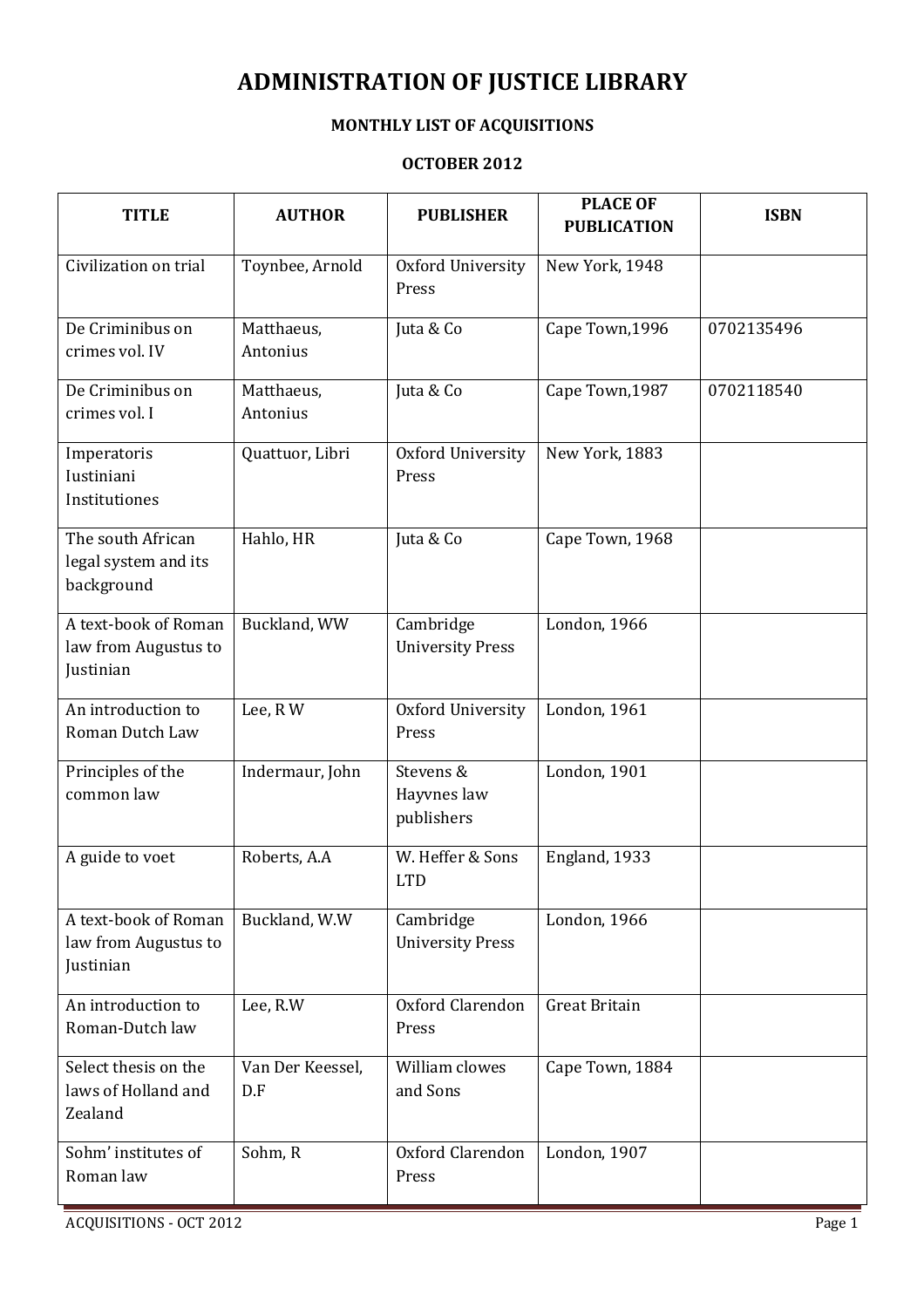| Manual for justices of<br>the peace: in the<br>union of South<br>Africa-1937         | Department of<br>justice | Government<br>Printer          | Pretoria, 1936                         |            |
|--------------------------------------------------------------------------------------|--------------------------|--------------------------------|----------------------------------------|------------|
| The elements of<br>Roman law                                                         | Lee, R.W                 | Sweet and<br>Maxwell           | London, 1952                           |            |
| The institutes of<br>Justinian                                                       | Sandars, T.C             | Longmans                       | Great Britain, 1962                    |            |
| Institutes of the laws<br>of Holland                                                 | Morice, G.T              | T. Maskew Miller               | Cape Town, 1914                        |            |
| The institutes of<br>Gaius: part II<br>commentary                                    | Zulueta, F.D             | Oxford Clarendon<br>Press      | Great Britain, 1953                    |            |
| An introduction to<br>Roman-Dutch law                                                | Lee, R.W                 | <b>Oxford Press</b>            | Great Britain, 1946                    |            |
| The possessory<br>Remedies in Roman-<br>Dutch law                                    | Price, T.W               | Juta & Co limited              | Cape Town and<br>Johannesburg,<br>1947 |            |
| The select voet being<br>the commentary on<br>the pandects                           | Voet, Johannes           | Butterworth & Co<br><b>LTD</b> | Durban, 1958                           | 0409008079 |
| Pothier's treatise on<br>the contract of letting<br>and hiring                       | Mulligan, G.A            | Butterworth & Co<br><b>LTD</b> | Durban, 1953                           |            |
| The select voet being<br>the commentary on<br>the pandects, Volume<br>1              | Voet, Johannes           | Butterworth & Co<br><b>LTD</b> | Durban, 1957                           | 040900801X |
| The select voet being<br>the commentary on<br>the pandects, Volume<br>2              | Voet, Johannes           | Butterworth & Co<br><b>LTD</b> | Durban, 1957                           | 0409008028 |
| The select voet being<br>the commentary on<br>the pandects, Volume<br>3              | Voet, Johannes           | Butterworth & Co<br><b>LTD</b> | Durban, 1957                           | 0409008036 |
| The select voet being<br>the commentary on<br>the pandects, Volume<br>$\overline{4}$ | Voet, Johannes           | Butterworth & Co<br><b>LTD</b> | Durban, 1957                           | 0409008044 |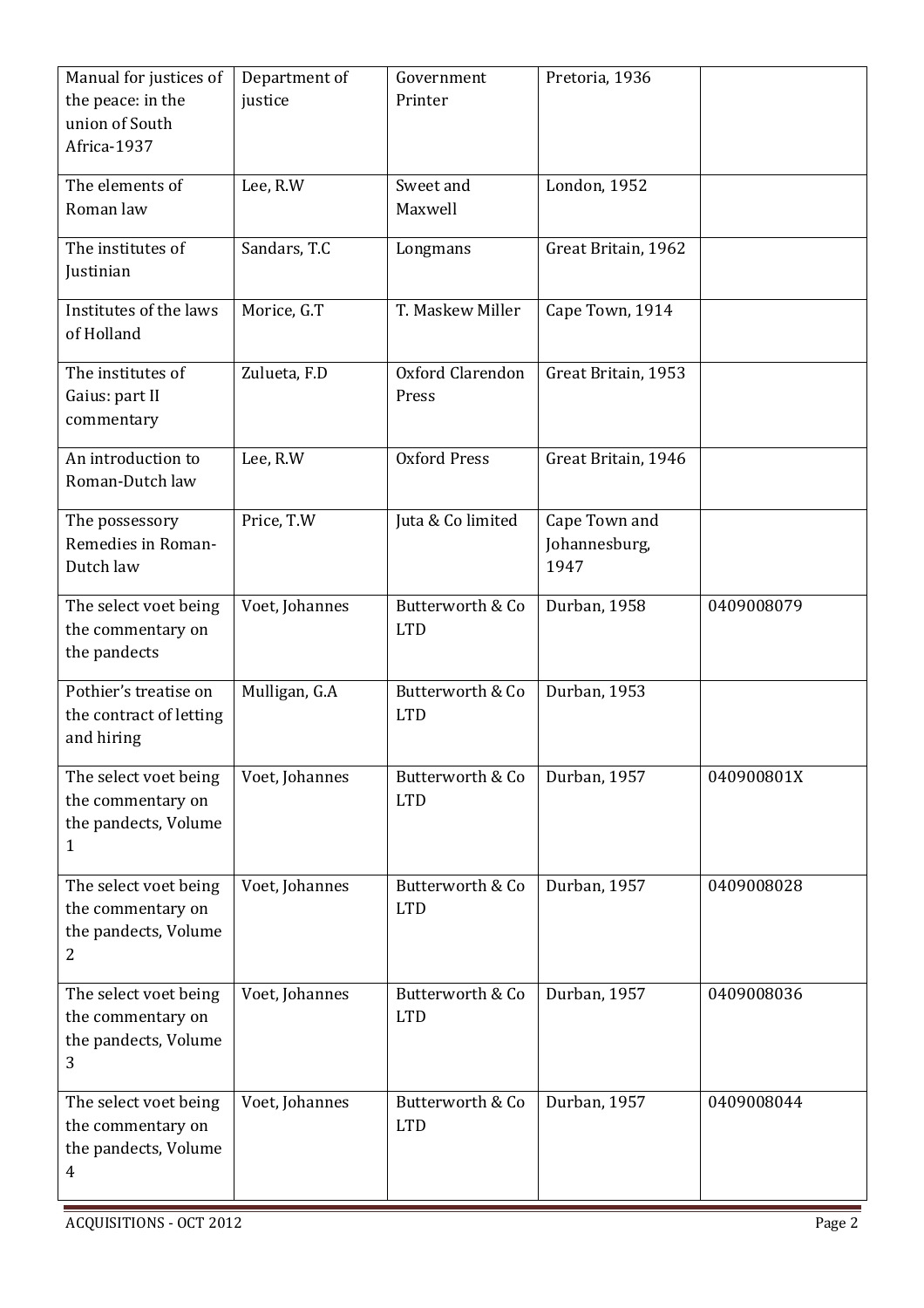| The select voet being<br>the commentary on<br>the pandects, Volume<br>5 | Voet, Johannes                             | Butterworth & Co<br><b>LTD</b>       | Durban, 1957          | 0409008052 |
|-------------------------------------------------------------------------|--------------------------------------------|--------------------------------------|-----------------------|------------|
| The select voet being<br>the commentary on<br>the pandects, Volume<br>6 | Voet, Johannes                             | Butterworth & Co<br><b>LTD</b>       | Durban, 1957          | 0409008060 |
| The select voet being<br>the commentary on<br>the pandects, Volume<br>7 | Voet, Johannes                             | Butterworth & Co<br><b>LTD</b>       | Durban, 1957          | 0409008109 |
| An introduction to<br>Roman-Dutch law                                   | Lee, R.W                                   | <b>Oxford Press</b>                  | Great Britain, 1946   |            |
| Minors in Roman-<br>Dutch law                                           | Donaldson,<br>Margaret                     | Butterworth & Co<br><b>LTD</b>       | Durban, 1955          |            |
| Minors in Roman-<br>Dutch law                                           | Donaldson,<br>Margaret                     | Butterworth & Co<br><b>LTD</b>       | Durban, 1955          |            |
| Minors in Roman-<br>Dutch law                                           | Donaldson,<br>Margaret                     | Butterworth & Co<br><b>LTD</b>       | Durban, 1955          |            |
| Rules and practice of<br>the supreme court                              | Nathan, Manfred                            | Hortors Limited                      | Johannesburg,<br>1935 |            |
| The doctrine of ultra<br>vires                                          | Street, Howard, A                          | Sweet and<br>Maxwell Limited         | London, 1930          |            |
| Cases on criminal law                                                   | Kenny, Courtney,<br>S                      | Cambridge<br><b>University Press</b> | London, 1907          |            |
| Trusts                                                                  | Kelly, Charles &<br>Cole-Hamilton,<br>John | Sir Isaac Pitman &<br>Sons, LTD      | London, 1927          |            |
| Roman private law                                                       | Dannenbring, Rolf                          | University of<br>South Africa        | Pretoria, 1984        | 0869813161 |
| Grierson on<br>documentary                                              | Hardy, Forsyth                             | Collins Clear-type<br>Press          | London and<br>Glasgow |            |
| Sohm's institutes of<br>Roman law                                       | Sohm, Ruldoph                              | Oxford                               | London, 1907          |            |
| A manual of Roman<br>Law                                                | Spiller Peter                              | <b>Butterworths</b>                  | Durban, 1986          | 040905755X |
| Maasdorp's Institute                                                    | Maasdorp, AFS                              | Juta & Co                            | Cape Town, 1961       |            |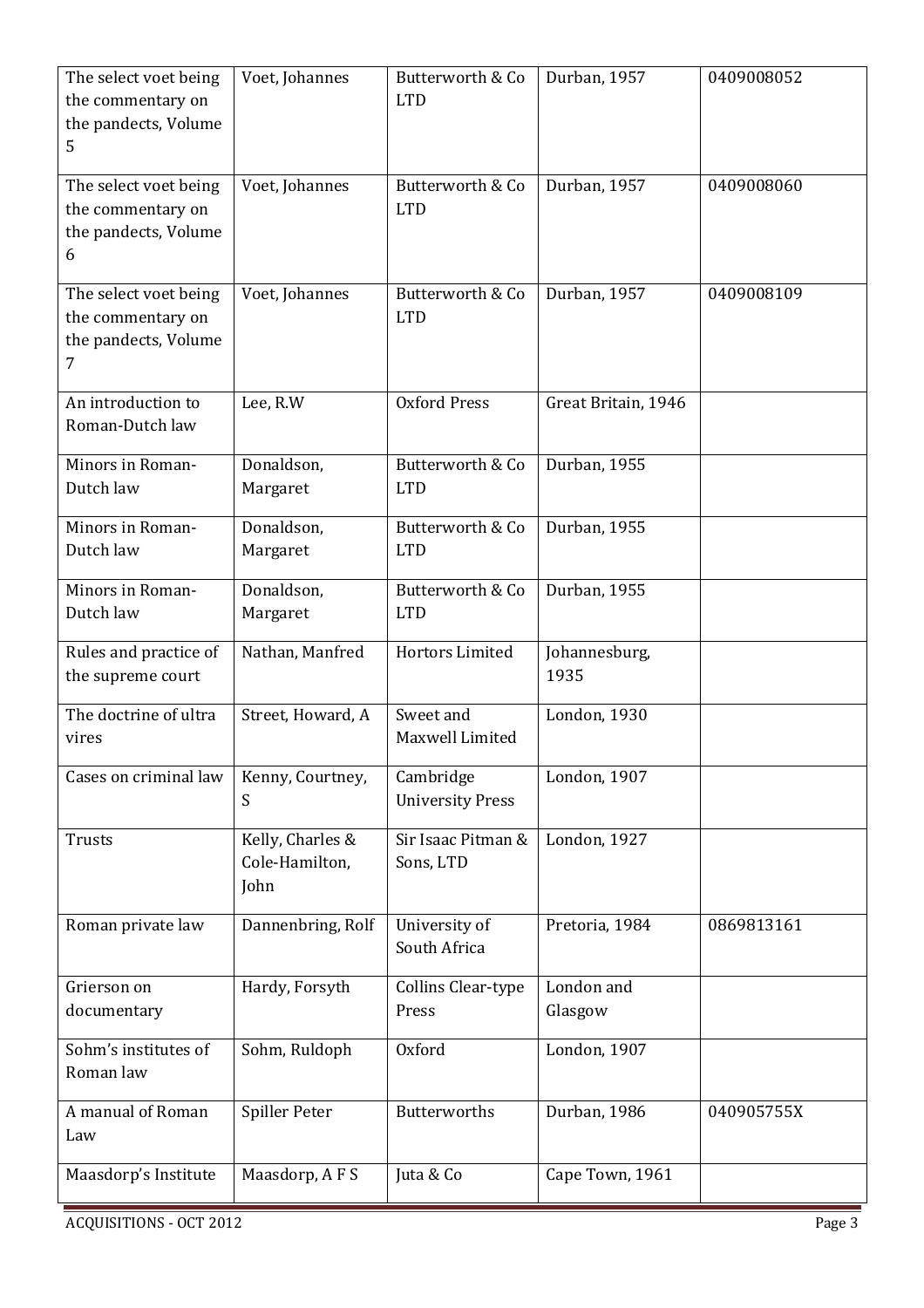| of South African Law,<br>Vol III: the law of<br>contracts                           |                           |                            |                      |               |
|-------------------------------------------------------------------------------------|---------------------------|----------------------------|----------------------|---------------|
| The South African<br>Law of Husband and<br>Wife                                     | Hahlo, HR                 | Juta & Co                  | Cape Town, 1953      |               |
| The art of cross-<br>examination                                                    | Wellman, Francis          | Collier books              | New York, 1962       | 0020749600    |
| The law of nations:<br>an introduction to<br>the international law<br>of peace      | Brierly, J L              | Oxford university<br>press | New York, 1936       |               |
| The law and its<br>compass                                                          | Lord Radcliffe            | Faber and Faber            | London, 1960         |               |
| <b>Steven's Mercantile</b><br>Law                                                   | Jacobs, H                 | <b>Butterworths</b>        | Durban, 1903         |               |
| Commentary on<br><b>Cession of Actions</b>                                          | Sande, Johannes           | African book<br>company    | Grahamstown,<br>1906 |               |
| <b>GAII</b> Institutiones<br>Iuris Civilis Or The<br>elements of Roman<br>law Gaius | Poste, Edward             | <b>Clarendon Press</b>     |                      |               |
| Law in the making                                                                   | Allen, Carleton<br>Kemp   | <b>Clarendon Press</b>     | New York, 1939       |               |
| An introduction to<br>the philosophy of law                                         | Pound, Roscoe             | New Haven                  | London, 1922         |               |
| The spirit of the<br>common law                                                     | Pound, Roscoe             | Marshall Jones<br>Company  | Boston, 1921         |               |
| A concise History of<br>the Common Law                                              | Plucknett,<br>Theodore FT | Butterworth                | London, 1940         |               |
| Customs and Excise,<br>service issue 1005                                           |                           | LexisNexis                 | Durban, 2011         | 9780409070859 |
| <b>Customs and Excise</b><br>Service, service issue<br>31                           | Cronje, HC                | LexisNexis                 | Durban, 2001         | 9780409020632 |
| Stein on Capital gains<br>tax                                                       | Stein, Michael            | LexisNexis                 | Durban, 2011         | 9780409077827 |
| Alphabetical index to                                                               | Harmonized                | World customs              | Brussels, 2012       |               |